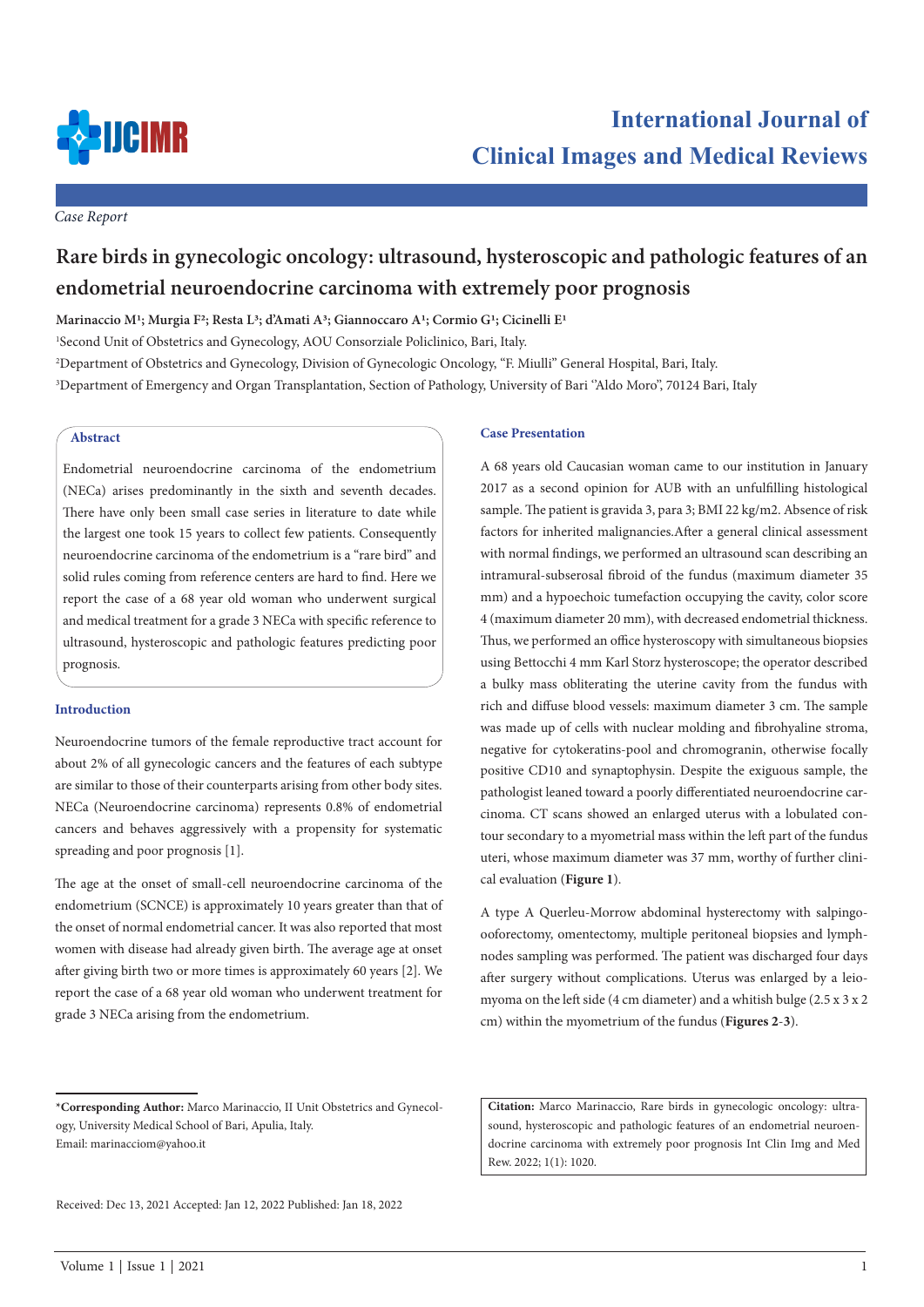

CA125, CA15.3, CA19.9, CEA, AFP, LDH prior to surgery were within normal limits.



**Figures 2-3:** intraoperative specimens. The histopathological study demonstrated: "Macroscopic examination.



**Figure 4:** Histopathological samples and immunohistochemistry.

**T**he uterus showed a subserosal leiomyoma (4 cm of maximum diameter) and an omogeneous whitish nodule of the fundus, extending from endometrium to external myometrium (3 cm of maximum diameter). Histological and immunohistochemical analysis. The histological analysis of the whitish nodule revealed a malignant, poorly differentiated, epithelial neoplasm of the endometrium, infiltrating the whole myometrium and focally the visceral peritonel layer. The neoplasm was composed of atypical cells with high nuclear/cytoplasmic ratio, coarse chromatin and incospicuous nucleoli, organized in clusters with trabecular and solid pattern. Multiple foci of necrosis, lymphovascular invasion and high mitotic count (>20/10HPF) were identified. The proliferative index, assessed with Ki67 immunohistrochemistry, was 70%. Immunoistochemical reactions showed positivity for synaptophysine, chromogranin A, CD56 and focally for CK19 and CD10, and negativity for actin and vimentin. The final diagnosis was of endometrial neuroendocrine carcinoma (NEC-G3), FIGO stage IB."

The patient was then administered 4 courses of cisplatin (80 mg/m2 day one) plus etoposide (100 mg/m2, day one, two and three). In order to prevent febrile neutropenia we prescribed pegfilgrastim prophylaxis. We did not grade 4 toxicities (CTCAE) except for alopecia. The patient died in February 2019, after two years from the diagnosis.

## **Discussion**

Neuroendocrine carcinoma of the endometrium is a "rare bird" and solid rules coming from reference centers are hard to find in literature. However, there have only been 3 series and 90 cases of NECa in literature to date: the three largest series that fulfil the current WHO diagnostic criteria for endometrial NECa had 10, 16 and 25 cases. The largest case series comes from MD Anderson Cancer Center and it took 15 years to collect 24 patients [3]. Endometrial NECa arises predominantly in the sixth and seventh decades, like other cancers arising from uterine epithelium, usually with AUB-M (FIGO, PALM-COEIN) and even paraneoplastic syndromes have been described (retinopathy, Cushing, …) [4].

Data in literature are scarce to encourage generalizations; consequently no reliable guidelines for diagnosis and treatment are established. Imaging does not allow histological distinction since all endometrial cancers tend to present similarly: CT can show an hyperintense enhancing with or without central zones of low attenuation suggesting necrosis, while MRI may note heterogenic lesions with deep myometrial infiltration, low to moderate signal on T2 and hypo-intensity relative to the hyperintense enhancing myometrium on dynamic contrast-enhanced sequences [5]. Therefore, it is uncommon to come across this tumour in our clinical practice and it is also quite easy to miss the diagnosis when it comes to the pathologist. J. Kurman et al. divide neuroendocrine tumors of the corpus uteri into two categories: low-grade neuroendocrine tumors (carcinoid tumors; Grade 1) and high-grade neuroendocrine tumors (Grade 3) which includes small cell NECa (SCNECa) and large cell NECa (LCNECa) [6].

Macroscopically they usually produce bulky masses with variable myometrial invasion, although SCNECa and LCNECa differ for their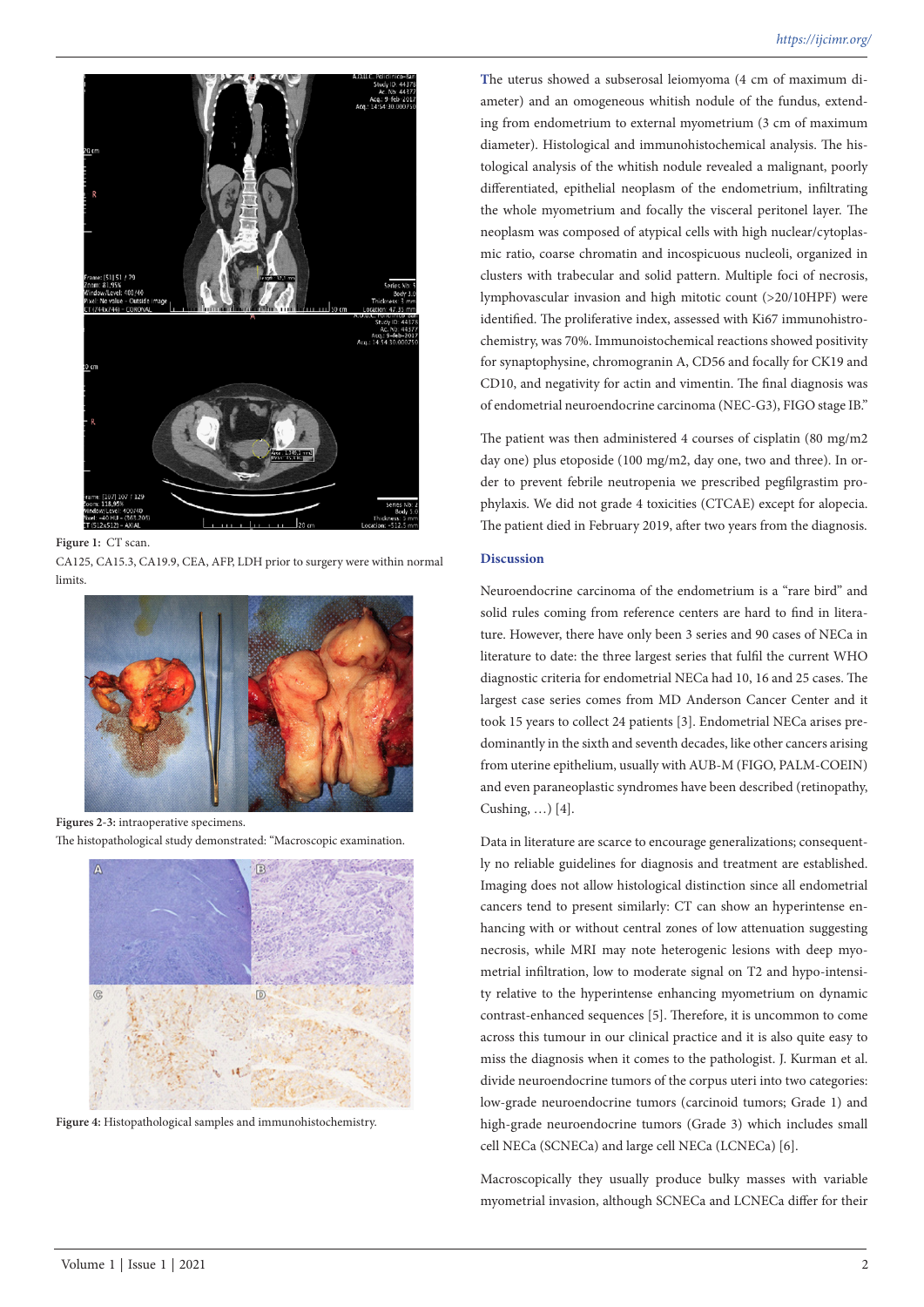histopathology. Indeed, SCNECa resembles small cell carcinoma of the lung and is made up of ovoid, oat-cells with condensed nuclei and scant cytoplasm with frequent nuclear molding. It may arise with different growth patterns (diffuse, trabecular, nested or rosette-like). At the same time, the main feature of LCNECa are large polygonal cells with hyperchromatic nuclei arranged in well demarcated nests or trabeculae. There is high mitotic index per HPF and geographic necrosis with a single case in literature without necrosis. Vascular invasion with or without nodes involvement is typically present. SCN-ECa may react for chromogranin A, synaptophysin, CD-56, vimentin and cytokeratins. It should be acknowledged, however, that Tafe and Bartosch proposed that this diagnosis should require the expression of two NE markers and/or more than 20% of positivity. MMR protein abnormalities may be seen in almost 50% of tumors. A patchy or diffused positivity for p16 (FISH for HRHPV), PAX-8, CD117 and TTF-1 (rare) is also reported, although those are not required for diagnosis. Also remember that PNETs are commonly synaptophysin positive but chromogranin negative [3]. Expression of neuroendocrine markers is reported in 62.5% of FIGO grade 3 non-NECa endometrioid carcinoma, which behave more aggressively with deep myometrial invasion, metastasis and decreased survival [7]. However, a small percentage of SCNECa cases show distinctive histologic features of small cell carcinoma without any typical immunohistochemical evidence of neuroendocrine differentiation [8].

In this regard, we report the case of a woman who came to our institution in September 2020, hospitalized for the clinical suspect of locally invasive cervical tumor and liver metastasis (IVB FIGO). The patient was 63 years old, gravida 1, para 1, menopause 15 years before. We performed cervical biopsy and needle biopsy of the liver nodules. The histopathological study demonstrated: "Histological and immunohistochemical analysis: The histological analysis showed multiple endocervical fragments, almost completely infiltrated by solid and trabecular clusters of malignant cells, with high mitotic count (>20/10HPF) and extensive necrosis.

The microscopical examination of liver nodule biopsy revealed similar histological features. Proliferative index (Ki67-positive neoplastic cells) was about 80%. Immunoistochemically, the neoplastic cells showed positivity only for CK-CAM5.2 and negativity for synaptophysine, chromogranin A, CD56, CK7, TTF-1, CDX2, ER, PgR, p63, p40 and HepPar-1.

Although the neoplasm was chromogranin A and synaptophysine negative, the morphological aspect and the clinical features of the disease (paraneoplastic hypercalcemia) were likely to suggest the diagnosis of small cell neuroendocrine carcinoma." The patient did not receive chemotherapy and died two months after the diagnosis. Therefore, recognizing this neoplasia remains difficult due to its incidence (less than 1% of endometrial cancers) and its tendency to be intermingled with other histotypes. Fifty to 80% of SCNECa are mixed with serous or endometrioid histotypes, so it can be misinterpreted as dedifferentiated carcinoma [1]. When compared to mixed type of endometrial SCNEC, prognosis of a pure type was reported to be worse [9].

We cannot assess whether there is a dedifferentiation of epithelial component or there are two distinct populations ab initio. The diagnosis usually comes from consultation to a referral center for uncommon/unknown histological features; in literature, frequent misdiagnosis has been reported with: grade 3 endometrioid or serous carcinoma, PNETs, atypical carcinoid, carcinosarcoma, metastasis of breast carcinoma. Most cases arose in advanced stages with an advanced to early stage ratio of 1.3:1 or 1.8:1. It is an aggressive disease with mean survival (FIGO stage I to IV) of about 12 months, however there is a subset of cases with endometrial NECa surviving more than 5 years [3]. SCNECa and the presence of a predominant NECa component seem to be good prognostic items. Although there is no evidence that radical surgery has an impact in the course of the disease, primary surgical cytoreduction with total hysterectomy, salpingo-oophorectomy, omentectomy and pelvic lymphadenectomy is usually performed as the first step in the management of these tumors. Complete surgery provided better outcomes compared to incomplete surgery [10].

If we consider the experience coming from MDACC to choose the best adjuvant regiment ever, we can find there is no evidence-based, univocal indication: patients responded to platinum (plus etoposide, cyclophosphamide, 5-fluorouracil, streptozocin or paclitaxel) with or without radiation therapy, although others underwent radiation therapy alone. Partial responses to octreotide have been reported. For FIGO stage I-II disease radical hysterectomy with pelvic lymph node dissection followed by adjuvant chemoradiation with concurrent cisplatin and etoposide is usually performed. Chemoradiation followed by additional chemotherapy with a goal of six total cycles is an option for locally advanced disease. Hoskins et al. reported that chemoradiation with etoposide/cisplatin (EP) along with pelvic radiation resulted in successful treatment of stage IA-IVB disease [11].

Consequently, the optimal management still remains unclear. Oncologists may consider prescribing neoadjuvant chemotherapy when a preoperative diagnosis of uterine NEC is possible, given the poor prognosis even after radical surgery. These malignancies are extremely rare, thus management is often extrapolated from small and large cell carcinomas of the lung (cisplatin, carboplatin, etoposide or cyclophosphamide) [12, 13].

## **Conclusions**

Abnormal uterine bleeding with pelvic pain and lumbago in postmenopausal women are the earmarks of endometrial cancer. After our diagnostic checklist we were surprised to learn that we had to face such a rare disease.

Our case report fulfils the WHO criteria for diagnosis: positive to chromogranin, CD-56, synaptophysin, negative to vimentin and actin with spotty positivity to cytokeratin. It is a typical SCNEC with small clusters of neoplastic cells, high mitotic index and without any adenocarcinoma component. The pathologist also stressed the presence of CD10 which, according to Uehara et al. gives the chance for long survival [14]. In fact, this is reported as a favorable prognostic factor for some leukemias, NSC lung cancer or uterine cervical cancer while we have to be less enthusiastic meeting CD10 in gastro-intesti